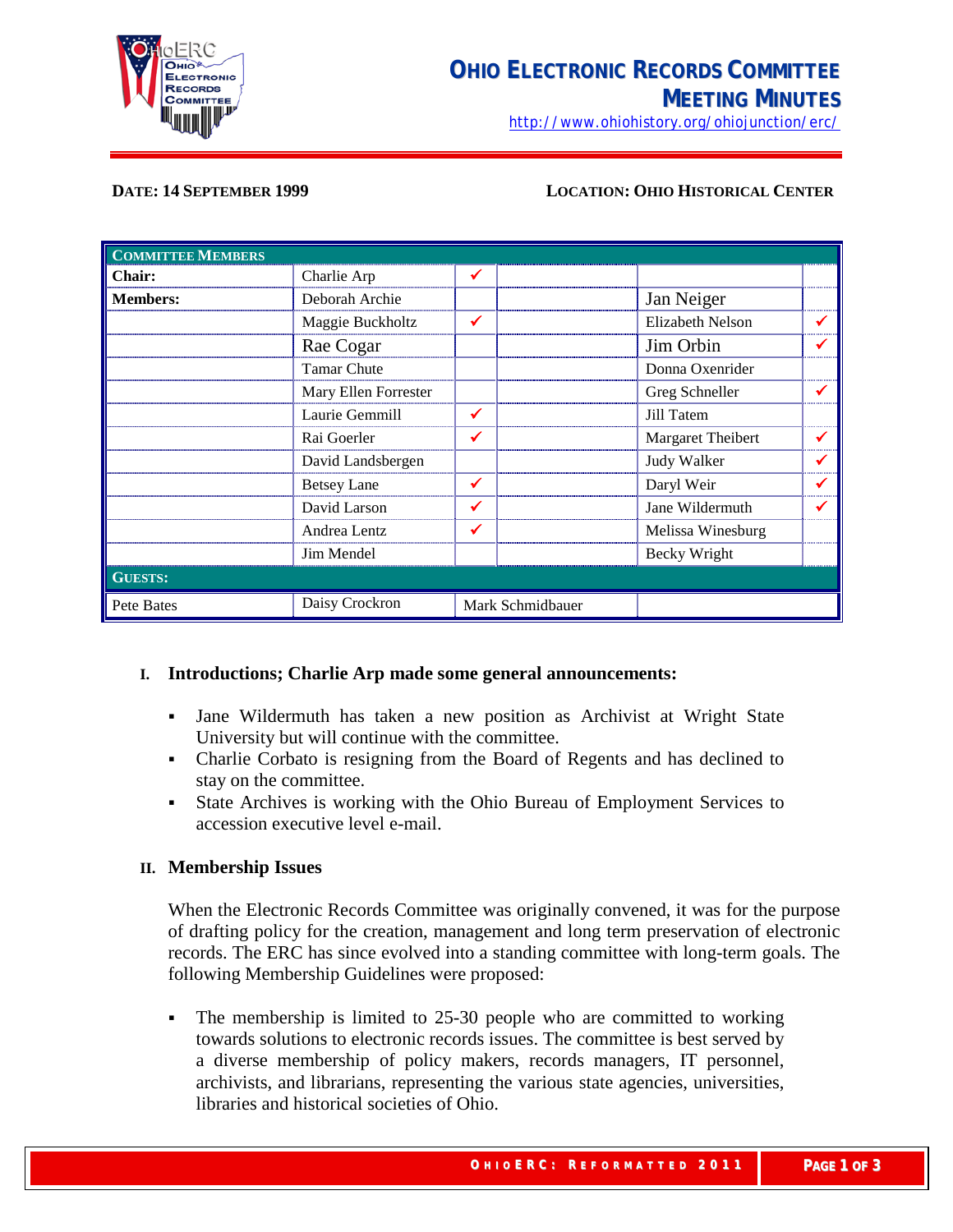

- Any member of the ERC can nominate new members, however the Membership Committee votes whether to approve the nomination or not. The Membership Committee consists of three people: 1 from the Office of Information Systems Policy &; Planning (OPP), 1 from the Ohio Historical Society, and one other ERC member.
- The ERC meets twice a year. If members, or their proxy, do not attend at least one meeting per year, it is presumed that they no longer want to maintain ERC membership.

The Membership Committee was approved. Charlie Arp as Chair will represent OHS and Margaret Theibert will represent OPP. A third member from the ERC is still needed. People can volunteer themselves or someone else via the listserv.

# **III. Laurie Gemmill reported on the ERC website**

Statistics included: Electronic Records Policy - 945 hits (May 1- August 2, 1999) ERC home page - 707 hits (May 1-August 31, 1999)

## **IV. Pete Bates reported on the State Library on Electronic Publications initiatives**

Pete Bates discussed the State Library's efforts to revise the Ohio Revised Code 149.11. They are working to reword the code to be broader, thus enabling them to write administrative rules concerning the number of copies of publications the State Library receives and to include electronic publications. He also talked about the efforts of the State Library, State Archives and Ohio SuperComputer Center to work on long-term storage, retrieval and use of electronic publications. They hope to work towards a solution of a joint repository of data with long term retention value.

These two projects are addressing five of the nine recommendations given to the ERC by the Subcommittee on the Electronic Publications.

## **V. Dr. David Larson reported on the implementation of the General Schedules**

The General Schedules for Administrative Electronic Records were adopted and incorporated into the general schedules. The first large effort to introduce them will begin next week at a workshop given jointly by the State Archives and DAS information Management to agency records managers.

## **VI. Judy Walker reported on the Government Information Locator Service (GILS)**

GILS went live last month. Both the search and records management forms are available from the State front page. GILS was presented to NAGARA (National Association of